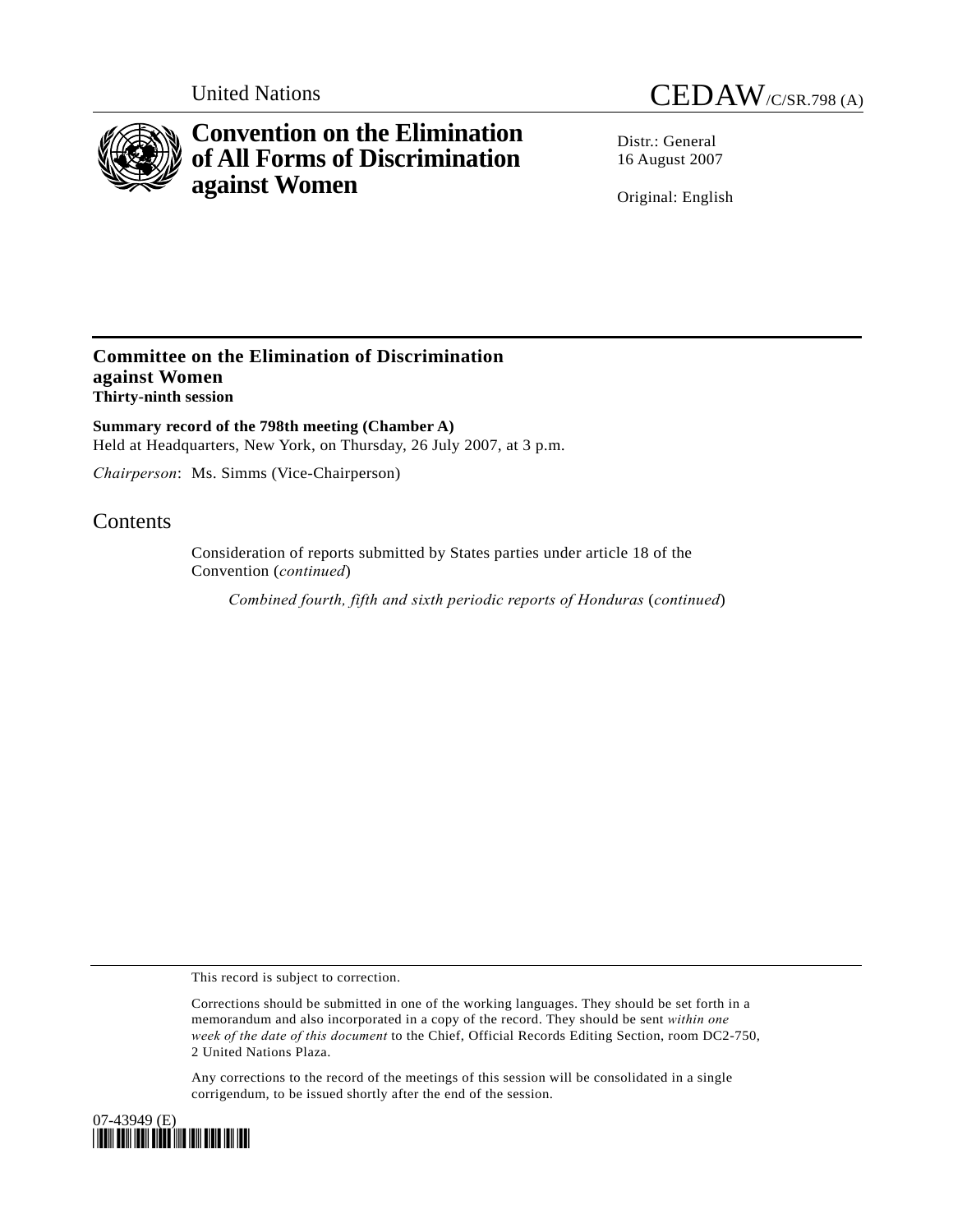*In the absence of Ms. Šimonović, Ms. Simms, Vice-Chairperson, took the Chair.* 

*The meeting was called to order at 3.05 p.m.* 

#### **Consideration of reports submitted by States parties under article 18 of the Convention** (*continued*)

 *Combined fourth, fifth and sixth periodic reports of Honduras* (CEDAW/C/HON/4-6, CEDAW/C/ HON/Q/6 and Add.1)

1. *At the invitation of the Chairperson, the members of the delegation of Honduras took places at the Committee table*.

*Articles 10 to 14* 

2. **Ms. Patten** noted with concern the lack of information on women working in the informal sector. Globalization and the neo-liberal economic policies being implemented in Central America had created job opportunities not only in the formal sector, but also in the informal sector, where women suffered from unstable working conditions and were excluded from social security schemes. She requested information on the policies that the Government was implementing to ensure protection and improve working conditions for the different categories of women workers in that sector. She also urged the Government to collect data so that it would be better able to assess the situation and design effective policies in that regard.

3. The Committee was concerned about the disturbing reports received on the conditions of women working in the *maquila* industries, where they were subject to unfair practices such as pregnancy tests, dismissal for refusing to work weekends, and low wages. The situation was particularly bad in the textiles industry, where women workers were set production targets that meant working very long hours without being paid overtime and the fixed salaries of \$4.50 per day violated the principle of equal pay for equal work. *Maquila* enterprises were apparently closing down and relocating without honouring their legal obligations towards their women workers, who did not report violations for fear of reprisal.

4. She would like to know whether the situation was being properly investigated by the Government, what measures it was taking to safeguard rights, and how many violations had been detected by the Labour Inspectorate. Lastly, information was requested on whether the Government was considering amending section 44 of the Honduran Equal Opportunities Law to reflect the principle of equal pay for jobs of different nature but equal value in accordance with the ILO Equal Remuneration Convention (Convention No. 100) and article 11, paragraph 1 (d), of the Convention under discussion.

5. **Ms. Maiolo** asked what concrete measures the Government was taking to expedite the elimination of child labour.

6. **Ms. Shin** asked why the Ministry of Health was not represented on the delegation when some of the priority issues facing young women in Honduras, namely teenage pregnancy, AIDS and unsafe abortions, were health issues. She wanted to know whether those issues were being raised at Cabinet meetings and what the Minister of Health's position was. Women were dying and a solution had to be found.

7. Official Government policy was for sex education to be provided in schools, but teachers were not being allowed to use sex education guides. The Roman Catholic Church was highly influential in Central America, but even within the Church there must be people with a more open attitude towards those issues. Abortion was prohibited in Honduras even in cases of rape and incest and when the pregnancy endangered the woman's life, which forced women to risk unsafe abortions and possibly die as a result. That was criminal, and efforts must be made to galvanize momentum for change.

8. **Ms. Pimentel** asked if any schools at all were providing sex education and whether any teachers were prepared to provide sex education, even in the form of informal discussions. She inquired as to what extent religious prejudices were affecting the application of article 151 of the Honduran Constitution, which stipulated that public education must be secular and based on the principles of democracy.

9. **Ms. Chutikul** asked whether the penal reform of February 2006 concerning sexual commercial exploitation dealt comprehensively with human trafficking or if it would be better to have separate legislation on that matter. She also asked if Honduras had ratified the Protocol to Prevent, Suppress and Punish Trafficking in Persons (the Palermo Protocol). The Office of the High Commissioner for Human Rights had published recommendations on how to approach all aspects of human trafficking from a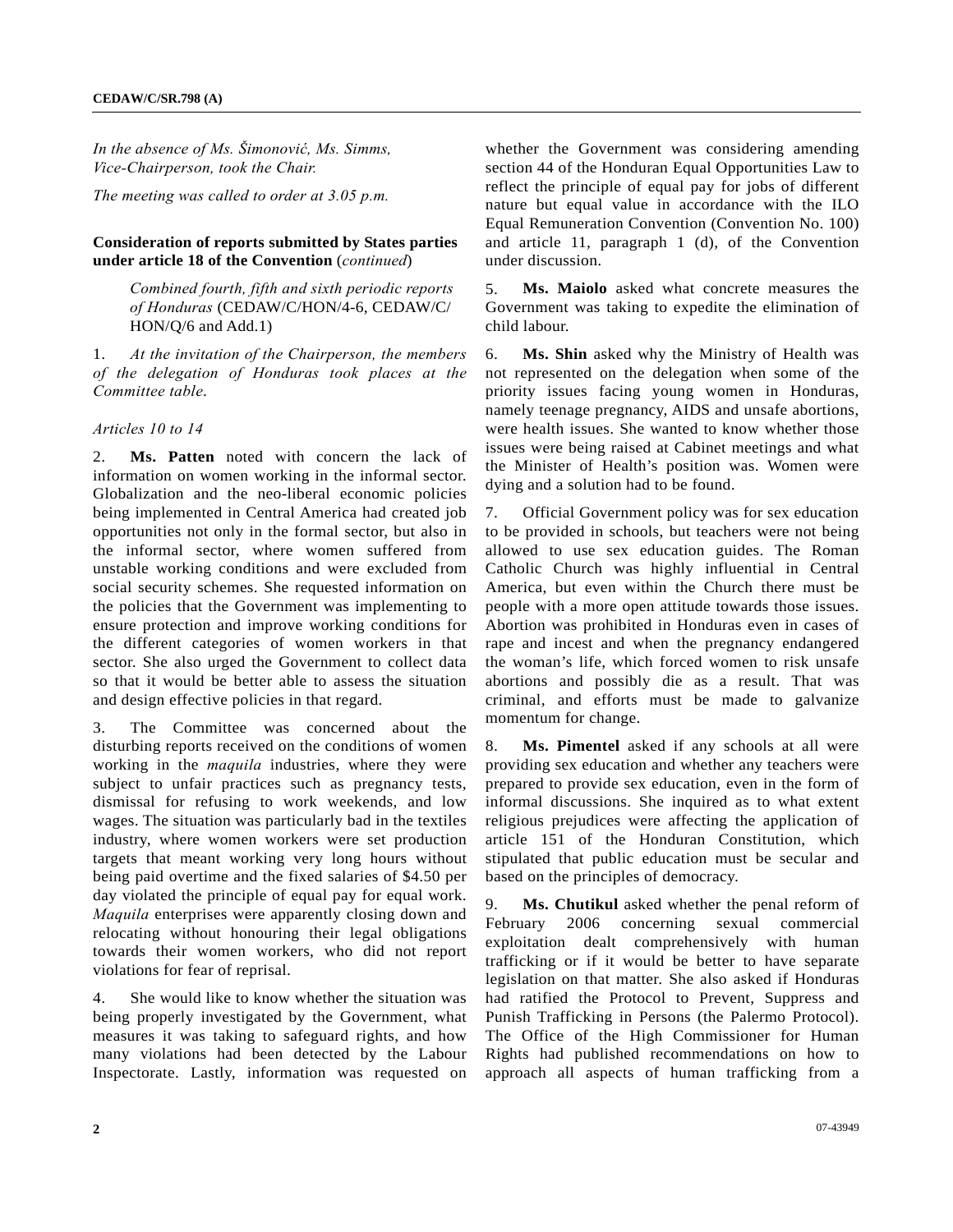human rights perspective, which, together with other research, could serve as a starting point for developing a plan of action.

10. **Ms. Begum**, referring to page 57 of the report regarding the significant contribution of Honduran women to agricultural output, asked whether women in agriculture were treated equally to men in terms of wages, earnings, land tenure, and access to credit and supplies. Information was requested on the percentage of women using farm machinery, whether there was a gender-based rural development programme to provide health care and education and whether there were any schemes to empower rural women by fostering their employment in non-traditional sectors and their participation in decision-making structures. She asked if there was a microcredit scheme to help rural women become economically independent and set up their own microenterprises and whether any marketing mechanisms had been established to ensure that women obtained their proper share of profits as primary producers. Lastly, information was also requested on the financial and medical support provided to old and disabled women in rural areas and on development plans for indigenous women in the country.

11. **The Chairperson**, speaking in her capacity as a Committee member, noted that, although many women had made significant progress in the education system and even broken the glass ceiling, according to the report, illiteracy rates were tragically high in certain communities and 30 per cent of school-age children in black and indigenous communities, which were among the country's poorest, were not attending school. She urged the Government to adopt proactive temporary special measures to right the historical wrongs done to those marginalized groups. The intersection of sexism and racism in Latin America and parts of the Caribbean would have to be examined because peace would be impossible without an end to such inequalities.

12. The Committee wished to know whether the environment was being protected and whether rural women were benefiting and receiving fair treatment in the ongoing development of the forestry industry that was being undertaken by the Government and foreign multinationals. The conditions were not optimum for women to attain freedom and equal rights, but the Government had a responsibility towards all its citizens, including its black and indigenous communities.

13. **Ms. Irías** (Honduras) said that women were making a huge contribution to the informal economy but that had not translated into greater benefits for them. Several initiatives were under way to improve the situation, however: domestic workers were now eligible for social security benefits; the Ministry of Labour's dignified work policy was pursuing gender equity and addressing the situation of women working in the informal sector; an inter-institutional board of micro- and small-enterprise associations, civil society organizations and Government entities was working to implement projects to support women in the informal sector; and a regional initiative was examining the impact of the Free Trade Agreement (DR-CAFTA) and women's access to microcredit, as well as making efforts to improve labour practices. Thus, there was a significant drive to have women recognized as contributors rather than as a vulnerable sector of the Honduran economy.

14. **Ms. Estrada** (Honduras) said that one of the initiatives promoted by the President of Honduras was to channel loans to women in the informal economy through non-banking institutions, such as cooperatives and savings and loans schemes, in order to ensure that they had access to housing. The *Organización de Desarrollo Empresarial Feminino* (Women's Business Development Organization), which had 16 branches around the country, had already granted 17,000 loans to women. Prior to receiving a loan, the women were given training in farming techniques, business management and marketing, as well as self-esteem workshops and assistance in finding markets.

15. The National Women's Institute (INAM) was constantly working to ensure that the principle of equality was incorporated into all Government projects and to raise awareness among campesino organizations of the valuable contribution made by women. Property law in Honduras now established that land titles had to be issued in the name of the wife as well as the husband. In the past, land titles had been awarded only in the name of men. Even recently, a programme funded by the World Bank to examine land registration issues had detected that, at the municipal level, registrars invariably failed to ask whether a man had a spouse and, consequently, titles were still being issued only in the man's name.

16. In practice, there was considerable discrimination and inequality in Honduras. Male farmers made 25 lempiras for every 15 lempiras female farmers made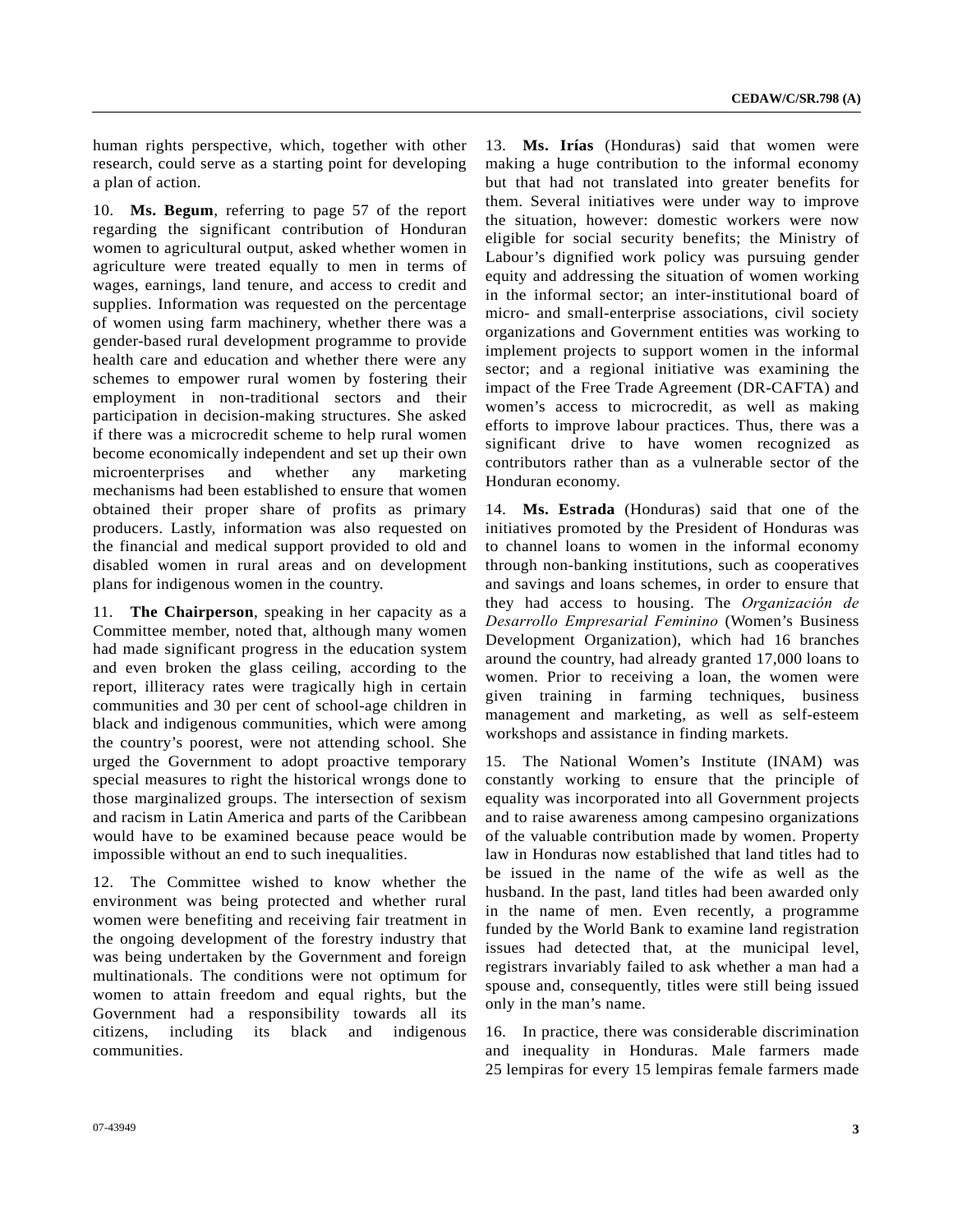from the same activity, mainly due to the old-fashioned attitude that men should be paid more because they had families to support. Statistics showed, however, that men spent 46 per cent of their income on household expenses and the remainder on alcohol or other male pursuits. Women workers, on the other hand, used 95 per cent of their earnings to cover household expenses and only 5 per cent on personal needs. Similar trends had been observed in rural loan programmes in which 70 per cent of women loan recipients would almost rather go hungry than miss a loan payment, while men tended to default on the loan and lose their credit because they spent the money on drinking and other vices.

17. The national forestry department, CODEFOR, had a gender expert on its staff and worked with the National Women's Institute (INAM) to ensure that the gender dimension was taken into account in plans for forest exploitation and environmental protection. Projects within the Ministry of Agriculture, including a \$15 million joint project with FAO on eradication of hunger, included a gender perspective and used gender as an indicator of project impact.

18. **Mr. Solis** (Honduras), speaking as a representative of the private sector and on behalf of the Honduran Association of the *Maquila* Industry, said that his Association shared the views of the Committee on the social responsibility of business. The *maquila* sector in Honduras employed 130,000 people, 69 per cent of whom were women. There was no policy to hire a majority of women, but the industry had simply developed that way because women heads of households had sought work to support their families. Working conditions in those companies were the most modern in Latin America. Facilities were air conditioned, including the production floors, with lighting controlled according to standards set by the national occupational safety and health body. Workers were provided with all the tools necessary for their work, subsidized cafeterias, health clinics, free roundtrip transportation and training in job and other skills to increase productivity.

19. Their wages were the highest in the economy, averaging \$4,921 per year, as compared to an average of \$903 in other sectors; in Central America they ranked second only to those in Costa Rica. Managers received training in dealing fairly and appropriately with workers, and reports of maltreatment were investigated and punished, including by dismissal. All labour laws were observed, and inspections were conducted by international labour unions to ensure that companies met strict international standards. If violations were found, a warning would be issued, and if the problem was not corrected a company could be shut down. His Association fully supported such action, which had achieved good results by creating a climate of compliance in the industry.

20. The workers were the industry's greatest asset, and businesses would not prosper with workers who were poorly paid and mistreated. The industry needed more workers and did not encourage them to resign, which would not make sense, since it had invested in their training. He pledged that the industry would continue to cooperate to the fullest extent possible with INAM and would review the situation to see if further improvements could be made.

21. **Ms. Estrada** (Honduras) confirmed that a meeting had been scheduled among INAM, women's organizations and industry leaders to review workers' rights.

22. **Ms. Urbina** (Honduras), referring to questions regarding trafficking posed at the previous meeting, said that the reform of the Criminal Code had introduced penalties for commercial sexual exploitation, among other forms of trafficking. Trafficking had been made a specific offence, and was no longer grouped under sex crimes. Honduras was party to the United Nations Convention against Transnational Organized Crime and had acceded to its Palermo Protocol, although its ratification was still pending in the Supreme Court. In any case, domestic legislation incorporated its provisions, and the guidelines on trafficking had been used in drawing up a plan of action. Updated methods were needed in the investigation of trafficking cases. Mapping of the routes that traffickers used in order to gain a better idea of how they moved through the country had revealed that the routes used in the trafficking of persons were the same ones used for weapons and drugs. The Committee could support those efforts by recommending more research in that area in its concluding comments.

23. **Ms. Estrada** (Honduras) said that she shared the concerns expressed regarding early pregnancy, and decried the barrage of sexual images that young children were exposed to through television and other media in her country. She acknowledged the religious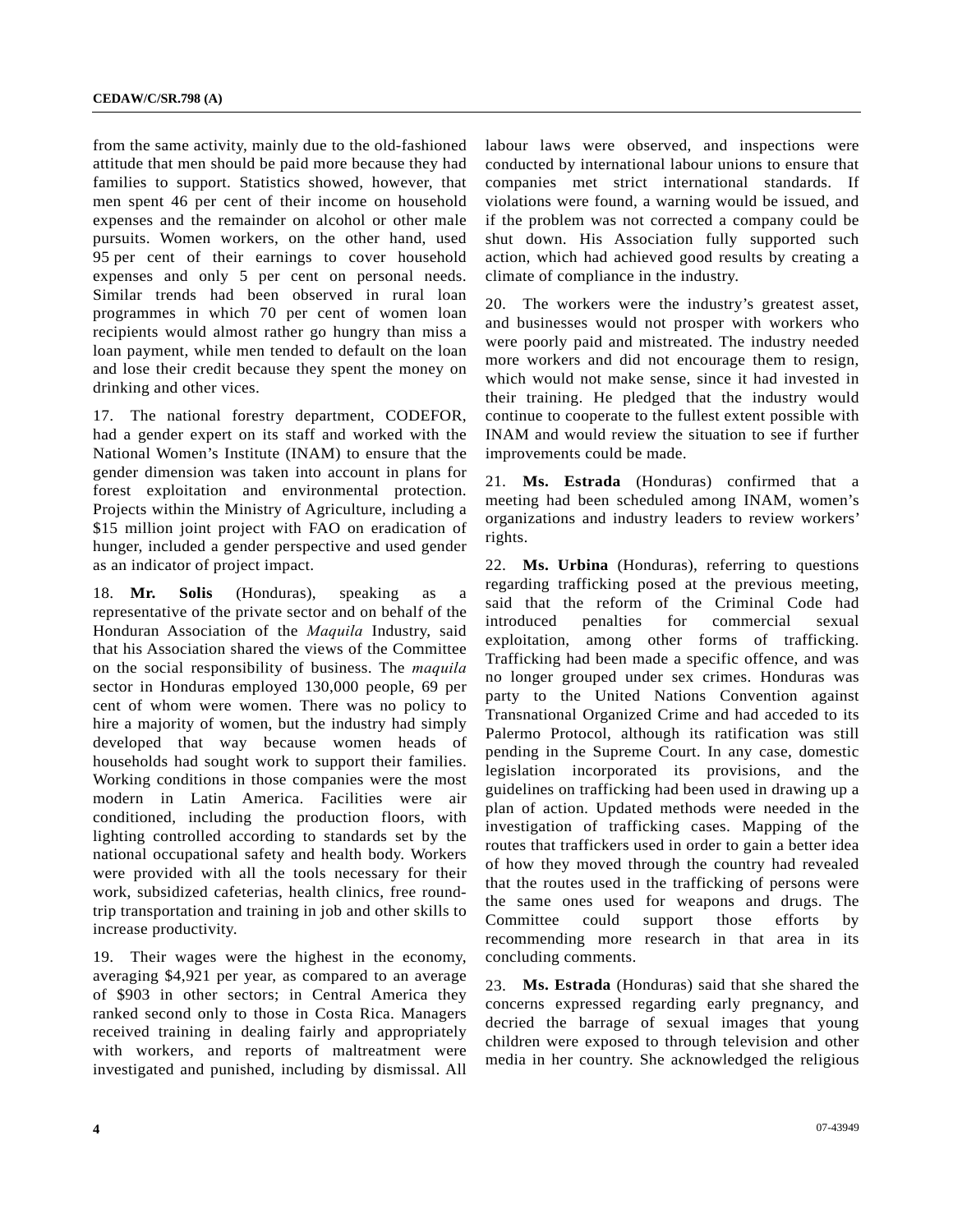dimension to the controversies surrounding sex education, which sometimes led to the creation of a double standard. Although Honduras was a secular State with separation of church and state under the Constitution, the Church still exerted enormous influence. The recent controversy had not been based on objections by religious groups to sex education in itself, but to the explicit teachers' manuals that had been issued.

24. The National Women's Institute was working to build an understanding that accurate information was important for the health of women and girls, and that such information would actually help to protect them. During the controversy, INAM had held an emergency meeting with the Ministry of Education and women's organizations to plan a counter-strategy, which had resulted in the establishment of a congressional commission. The law on HIV/AIDS provided for AIDS education and had given the Ministry of Education jurisdiction over such programmes, thereby defining the areas where the legislative branch could not infringe on the work of the executive branch. With regard to abortion, she was focusing efforts on prevention of unwanted pregnancy in order to save lives.

25. **Ms. Pimentel** asked if there were any measures to protect the rights and freedom of expression of gays and lesbians. The Committee would also like to hear more about any policies to eliminate domestic work by children under 14 and preserve their right to attend school. Regarding abortion, there were situations where prevention was not enough, for example, rape or incest or where the life of the mother was endangered. She still failed to understand why the life of the foetus was placed over the life of the mother.

26. **Ms. Neubauer** said that the next report should provide statistics on gender as a factor in education. She also wished to hear about any efforts to train teachers in a gender perspective and human rights.

27. **Ms. Patten** asked again whether the Government was planning to amend the Equal Opportunities Act to include the words "equal value", as recommended by the International Labour Organization (ILO). She remained concerned about the working conditions and reports of abuses in the *maquila* sector. The industry was good for the economy and it increased the employment of women, but profits were made at the expense of cheap female labour and the denial of women's labour rights. She asked again whether the labour inspectorate was strong, well-funded and free of any corruption.

28. **Ms. Estrada** (Honduras) said that the Government had plans to help all its minority communities, especially those of African descent living on the Atlantic coast, who fell into five distinct ethnic groups. A recent Presidential decree had instructed every Ministry to draw up a plan of assistance for those groups and had asked the ethnic groups themselves to give their views on assistance.

29. **Ms. Urbina** (Honduras) said that a team of experts from several ministries, the Supreme Court, ILO, and various non-governmental organizations were working together to eradicate child labour and to amend all the relevant laws. The Attorney General's Office, for instance, had issued a revised list of the types of work deemed dangerous to children, and Parliament had drafted a bill on the matter. The minimum working age and the conditions of labour by minors were regulated by law, and violations were punishable under the law. Yet despite all legal protections and prohibitions, extreme poverty was still a cause of considerable child labour in Honduras.

30. The Government was offering courses to increase awareness of children's rights and the procedure for filing complaints. The Department of Investigations in the Ministry of Labour was being strengthened; and the national plan of action was progressing, with each institution identifying the resources it had to combat child labour. On the question of teenage pregnancy, the Ministry of Health had 25 well-run clinics throughout the country, mainly in urban areas, which were equipped to take complaints of sexual abuse of children and steer them towards educational opportunities, as well as to provide prenatal care, family planning information and psychological counselling.

31. **Ms. Estrada** (Honduras) observed that the legal prohibition of abortion clearly did not prevent abortions, for the rate was 108 per 1,000 women in Honduras. In any case, the constitutional law on abortion had since the 1980s referred to the enjoyment of all human rights by persons about to be born, rather than referring to life beginning at conception. The President would be considering the recent recommendation of the Human Rights Committee regarding therapeutic abortion.